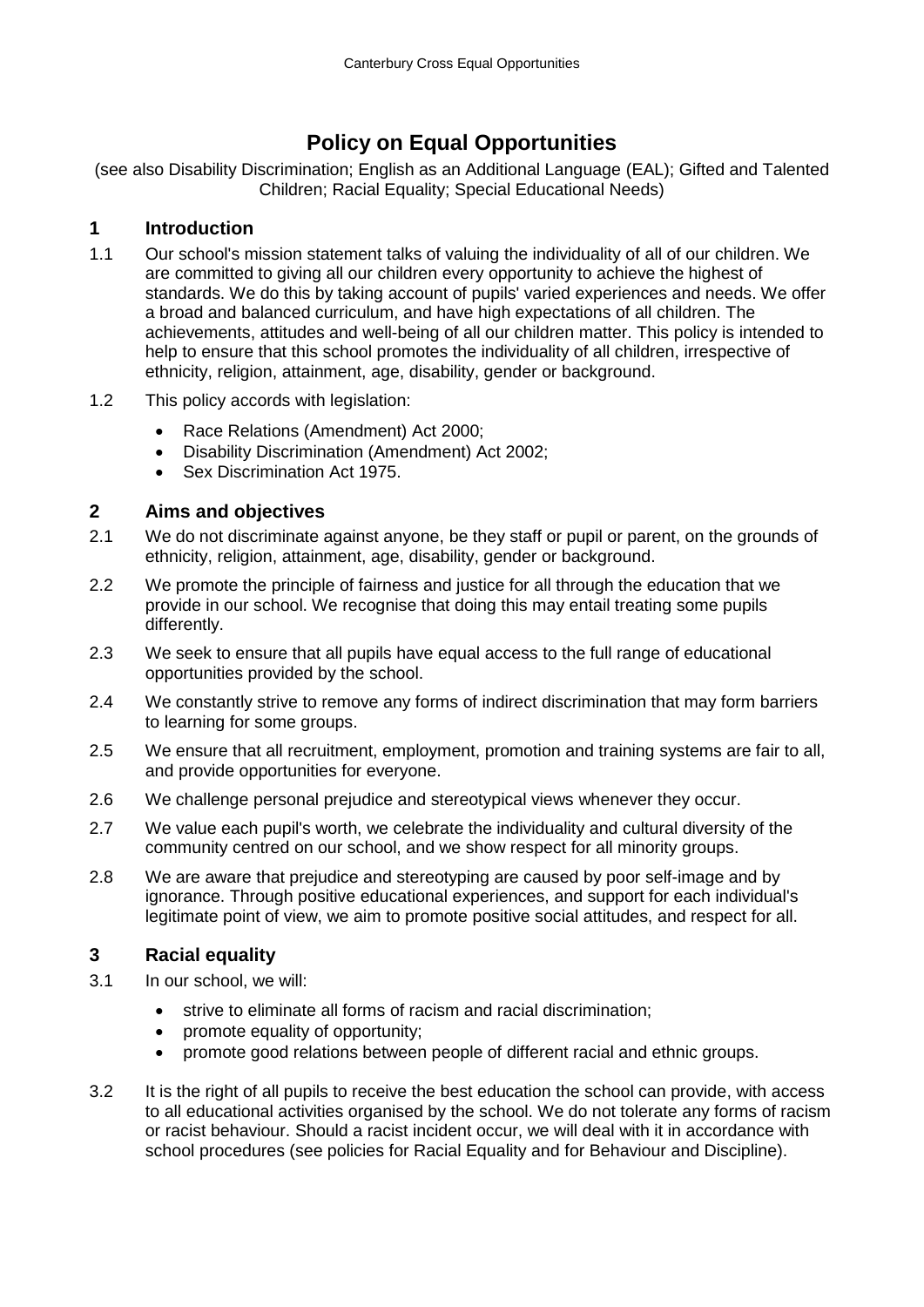- 3.3 We endeavour to make our school welcoming to all minority groups. Thus, for example, we will immediately remove any offensive graffiti that we may find in school. We promote an understanding of diverse cultures through the topics studied by the children, and we reflect this in the displays of work shown around the school.
- 3.4 Our curriculum reflects the attitudes, values and respect that we have for minority ethnic groups. So, for example, in the curriculum topic on religious festivals, the children learn the importance of Diwali to Hindus and Sikhs.

#### **4 Disability non-discrimination**

- 4.1 Some children in our school have disabilities. We are committed to meeting the needs of these children, as we are to meeting the needs of all within the school. The school fully meets the requirements of the amended Disability Discrimination Act that came into effect in September 2002. All reasonable steps are taken to ensure that these children are not placed at a substantial disadvantage compared with non-disabled children.
- 4.2 The school is committed to providing an environment that allows disabled children full access to all areas of learning.
- 4.3 Teachers modify teaching and learning as appropriate for children with disabilities. For example, they may give additional time to complete certain activities, or modify teaching materials, or offer alternative activities where children are unable to manipulate tools or equipment.

#### **5 Gender equality**

- 5.1 We recognise that nationally, the achievement of boys is falling behind that of girls. We are committed to seeing all individuals and groups of pupils making the best progress possible in our school.
- 5.2 We have put in place a number of measures to raise the achievement of the boys. These include:
	- dealing with negative aspects of boys' behaviour, including bullying and name-calling;
	- removing gender bias from our resources;
	- making sure that our displays reflect boys and men as effective learners and achievers;
	- encouraging boys to read fiction.
- 5.3 To make our teaching more accessible to boys, we:
	- begin a lesson by stating the learning outcomes, and giving the 'big picture';
	- employ a variety of activities, and include a kinaesthetic element;
	- deliver work in bite-sized chunks, with 'brain breaks' and new starts;
	- provide challenge, competition and short-term goals;
	- give regular positive feedback and rewards;
	- set writing tasks that are cross-curricular, that have been modelled first, and for which there are frames and scaffolds available.
- 5.4 We realise that although gender is one of the key factors affecting educational performance, it affects different sub-groups of boys and girls in different ways. Social class, ethnic origin and local context are all strongly linked to performance. We also seek to ensure that policies designed to improve the boys' attainment do not do so at the expense of achievement by the girls.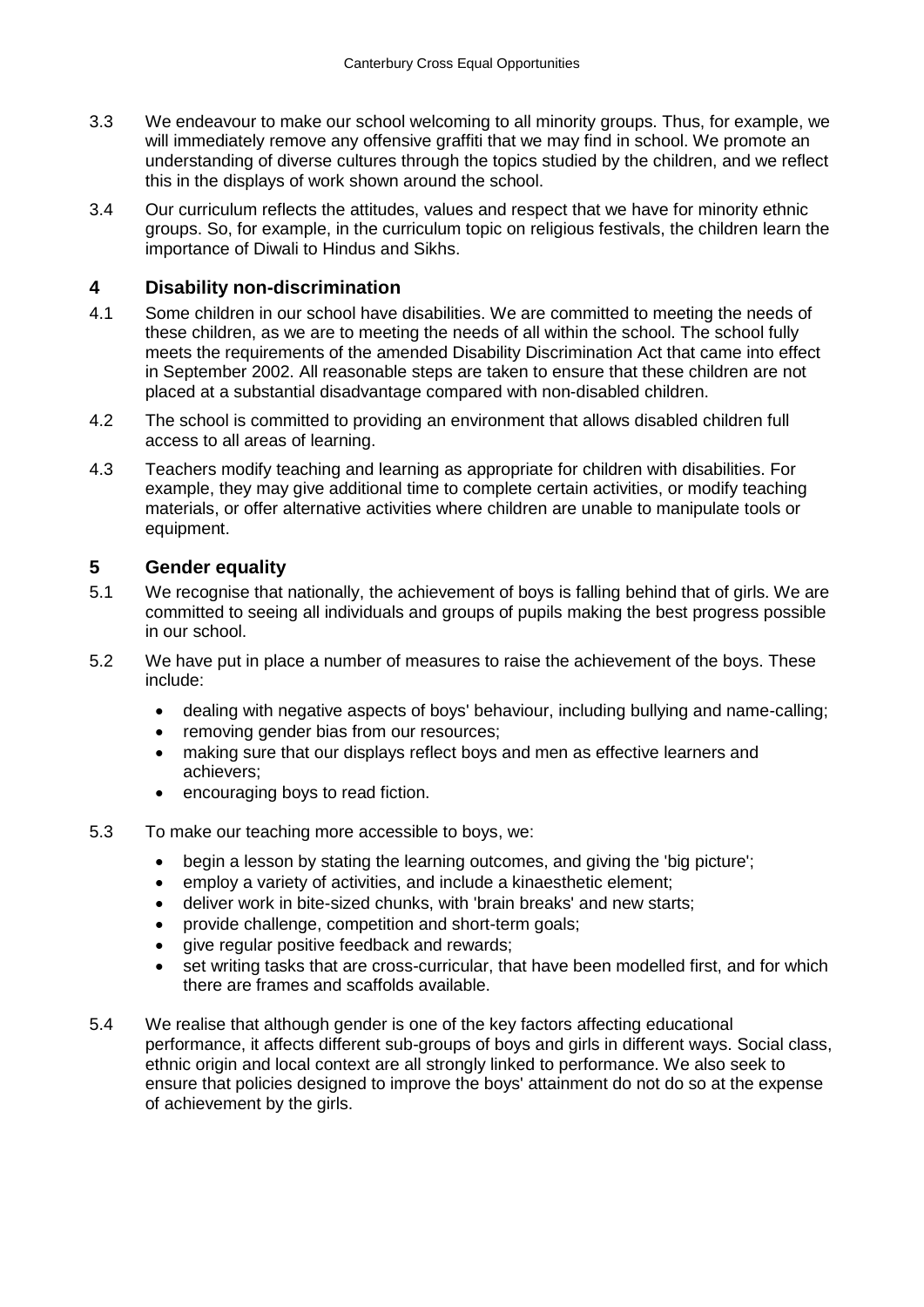## **6 The role of governors**

- 6.1 In this policy statement, the governing body has set out its commitment to equal opportunities, and it will continue to do all it can to ensure that all members of the school community are treated both fairly and equally.
- 6.2 The governing body collects, analyses and evaluates a range of school data. We check that all pupils are making the best possible progress, and that no group of pupils is underachieving. To do this, we monitor:
	- admissions:
	- attainment:
	- exclusions;
	- rewards and sanctions;
	- parents' and pupils' questionnaires.
- 6.3 The governing body seeks to ensure that people with disabilities are not discriminated against when applying for jobs at our school. The governors take all reasonable steps to ensure that the school environment properly accommodates people with disabilities.
- 6.4 The governing body will, in its annual report, make reference to arrangements for disabled pupils.
- 6.5 The governors welcome all applications to join the school, whatever background or disability a child may have.
- 6.6 The governing body ensures that no child is discriminated against whilst in our school on account of their sex, religion or race. So, for example, all children have access to the full range of the curriculum, and regulations regarding school uniform will be applied equally to boys and girls. If a child's religion has a bearing on school uniform, then the school will deal with each case sensitively, and with respect for the child's cultural traditions.

#### **7 The role of the headteacher**

- 7.1 It is the headteacher's role to implement the school's policy on equal opportunities, and s/he is supported by the governing body in so doing.
- 7.2 It is the headteacher's role to make sure that all staff are aware of the school policy on equal opportunities, and that teachers apply these guidelines fairly in all situations.
- 7.3 The headteacher ensures that all appointments panels give due regard to this policy, so that no one is discriminated against.
- 7.4 The headteacher promotes the principle of equal opportunity when developing the curriculum, and in providing opportunities for training.
- 7.5 The headteacher promotes respect for other people in all aspects of school life; in the assembly, for example, respect for other people is a regular theme, as it is also in displays around the school.
- 7.6 The headteacher views all incidents of unfair treatment, and any racist incidents, with due concern.

#### **8 The role of the class teacher**

- 8.1 Class teachers recognise their own prejudices, but do their best to ensure that all pupils are treated fairly and with respect. We do not knowingly discriminate against any child.
- 8.2 When selecting classroom material, teachers strive to provide resources which give positive images, and which challenge stereotypical images of minority groups.
- 8.3 We seek to implement this policy when designing schemes of work, both in our choice of topics to study, and in how we approach sensitive issues. So, for example, history topics